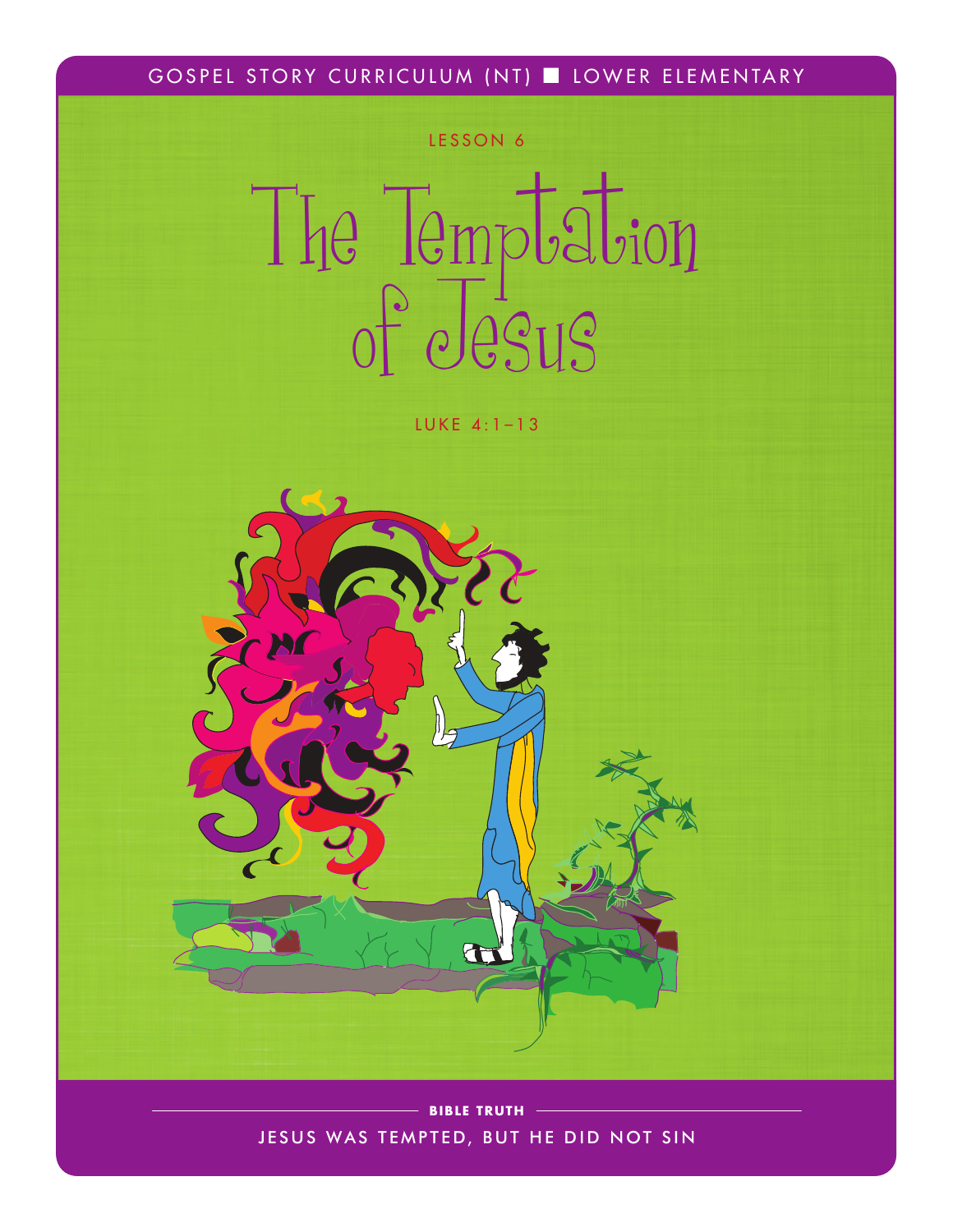# LESSON SNAPSHOT

| Using the teaching points, teach through the lesson for today.                                                                                                                                                                                                                                                                                          |                     |
|---------------------------------------------------------------------------------------------------------------------------------------------------------------------------------------------------------------------------------------------------------------------------------------------------------------------------------------------------------|---------------------|
| Read Luke 4:1-13 from the Scriptures or read story 84, "The Temptation of Jesus," from The<br>Gospel Story Bible.                                                                                                                                                                                                                                       |                     |
| <b>Three Objects, Three Temptations</b><br><b>SUPPLIES:</b><br>a loaf of cinnamon raisin bread (hot out of an oven if possible)<br>$\checkmark$ a handful of coins in a jar or clear plastic bag<br>a sheriff's or policeman's badge (the more realistic it looks, the better)                                                                          |                     |
| Using the teaching points, teach through the lesson for today.                                                                                                                                                                                                                                                                                          |                     |
| <b>Temptation Is All around You</b><br><b>SUPPLIES:</b><br>$\sqrt{ }$ a carton of milk<br>A a batch of mini chocolate chip cookies (You can use the cinnamon raisin bread from<br>the previous object lesson in place of the cookies.)<br>Small paper cups and napkins                                                                                  |                     |
| 6. SWORD BIBLE MEMORY <b>And Account of START START START START START START START START START START START START START START START START START START START START START START START START START START START START START START STAR</b>                                                                                                                    |                     |
| 7. ACTIVITY TIME. A REPORT OF A REPORT OF A REPORT OF A REPORT OF A REPORT OF A REPORT OF A REPORT OF A REPORT OF A REPORT OF A REPORT OF A REPORT OF A REPORT OF A REPORT OF A REPORT OF A REPORT OF A REPORT OF A REPORT OF<br><b>Color a Picture</b><br><b>SUPPLIES:</b><br>√ coloring page for NT Lesson 6—one for each child<br>markers or crayons |                     |
| <b>8. CLOSING PRAYER</b>                                                                                                                                                                                                                                                                                                                                | 5 MIN               |
| 9. BONUS OBJECT LESSON<br><b>EXAMPLE 2019 10 MIN</b><br><b>Bring on Temptation</b><br><b>SUPPLIES:</b><br>a twenty-dollar bill<br>a chocolate bar<br>v two fake event tickets (could be tickets to a sporting event or a concert)<br>$\checkmark$ an adult helper to play the role of the tempter                                                       |                     |
|                                                                                                                                                                                                                                                                                                                                                         | <b>TOTAL 80 MIN</b> |

## PAGE 43 • WWW.GOSPELSTORYFORKIDS.COM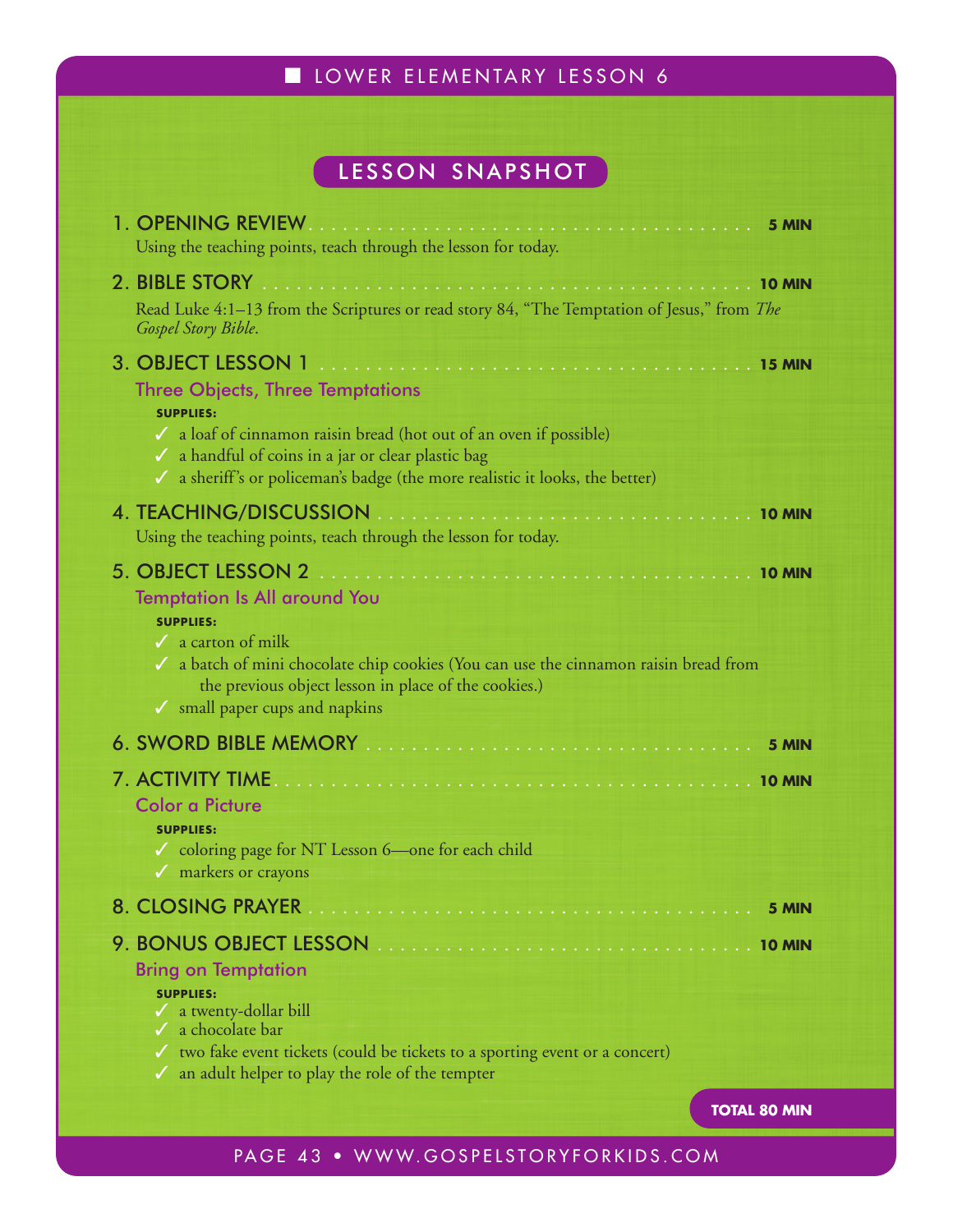## preparing to teach

#### TEACHING POINTS

Man does not live by bread alone—Moses spoke these words to Israel in his farewell address as they stood ready to enter the Promised Land. In the desert, God provided manna to teach his people that they do not live on bread alone but on every word that comes from the mouth of the Lord. Israel's wanderings were meant to humble them and to test them to see if they would obey God's commands. Jesus quotes from Deuteronomy to rebuke Satan and to signal that he would succeed where Israel failed. As the sinless Son of Israel, Jesus obeyed God and did not sin.

You shall only worship God—Satan asked Jesus to worship him. Israel had failed to worship God alone, but Jesus refused Satan's temptation, rebuking him firmly with these words from Deuteronomy: "You shall worship the Lord your God, and him only shall you serve" (Luke 4:8).

You shall not put the Lord to the test—Satan saved his most devious trick for last. First, he tempted Christ with food and immediate pleasure. Second, he tempted Christ with a shortcut to power. And finally, he tempted Christ with the Word of God. Satan quotes from Psalm 91:11, 12. Essentially he was saying, "If your Word is true, prove it." Jesus saw right through Satan's scheme and rebuked him a third time, quoting Deuteronomy 6:16. Defeated, the devil left Jesus until an "opportune time." That time would come when Satan entered Judas's heart, and Judas betrayed Jesus. What Satan did not count on was that God is always in control and was even using Satan's manipulations to accomplish God's predetermined plan.

#### PAGE 44 • WWW.GOSPELSTORYFORKIDS.COM PAGE 44 • WWW.GOSPELSTORYFORKIDS.COM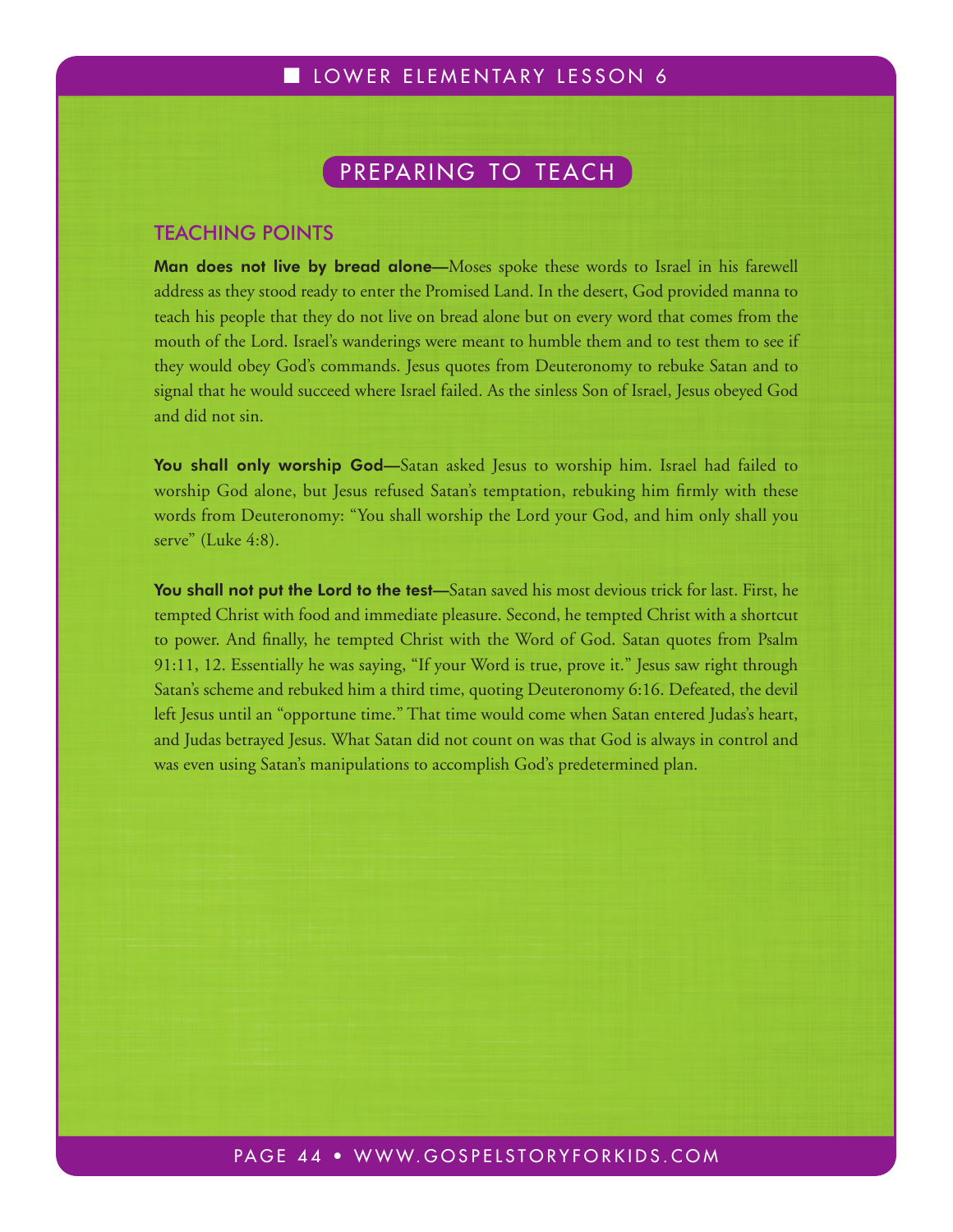## Where Is the Gospel?

How does today's Bible story fit into God's greater plan of redemption?

Jesus was tempted in the wilderness and passed the test so that we who have failed could receive his righteousness. Now he stands before the Father as our high priest making intercession for us. This he does, full of grace and mercy, knowing the difficulty we face in our battle against sin and temptation. The passages from Luke 4 that Jesus quoted are all from the account of Israel's wandering in the desert. They wandered for forty years, grumbling and complaining and ultimately failing. Jesus accomplished in forty days what they could not in forty years!

## the lesson

| OPENING REVIEW NELL REDUCED AND THE REVIEW OPENING REVIEW NELL REDUCED AND THE REDUCED AT A LIBRAry CONDITION | 5 MIN         |
|---------------------------------------------------------------------------------------------------------------|---------------|
| Use last week's lesson outline to review with the children what they learned.                                 |               |
| <b>BIBLE STORY</b>                                                                                            | <b>10 MIN</b> |

Read Luke 4:1–13 from the Scriptures or read story 84, "The Temptation of Jesus," from *The Gospel Story Bible*.

| <b>Three Objects, Three Temptations</b> |  |  |  |
|-----------------------------------------|--|--|--|
| <b>SUPPLIES:</b>                        |  |  |  |

- ✓ a loaf of cinnamon raisin bread (hot out of an oven if possible)
- $\checkmark$  a handful of coins in a jar or clear plastic bag
- $\checkmark$  a sheriff's or policeman's badge (the more realistic it looks, the better)

Set the objects on a table in front of the class. Read through the story and then ask the children if they can guess which temptation is represented by the objects and why.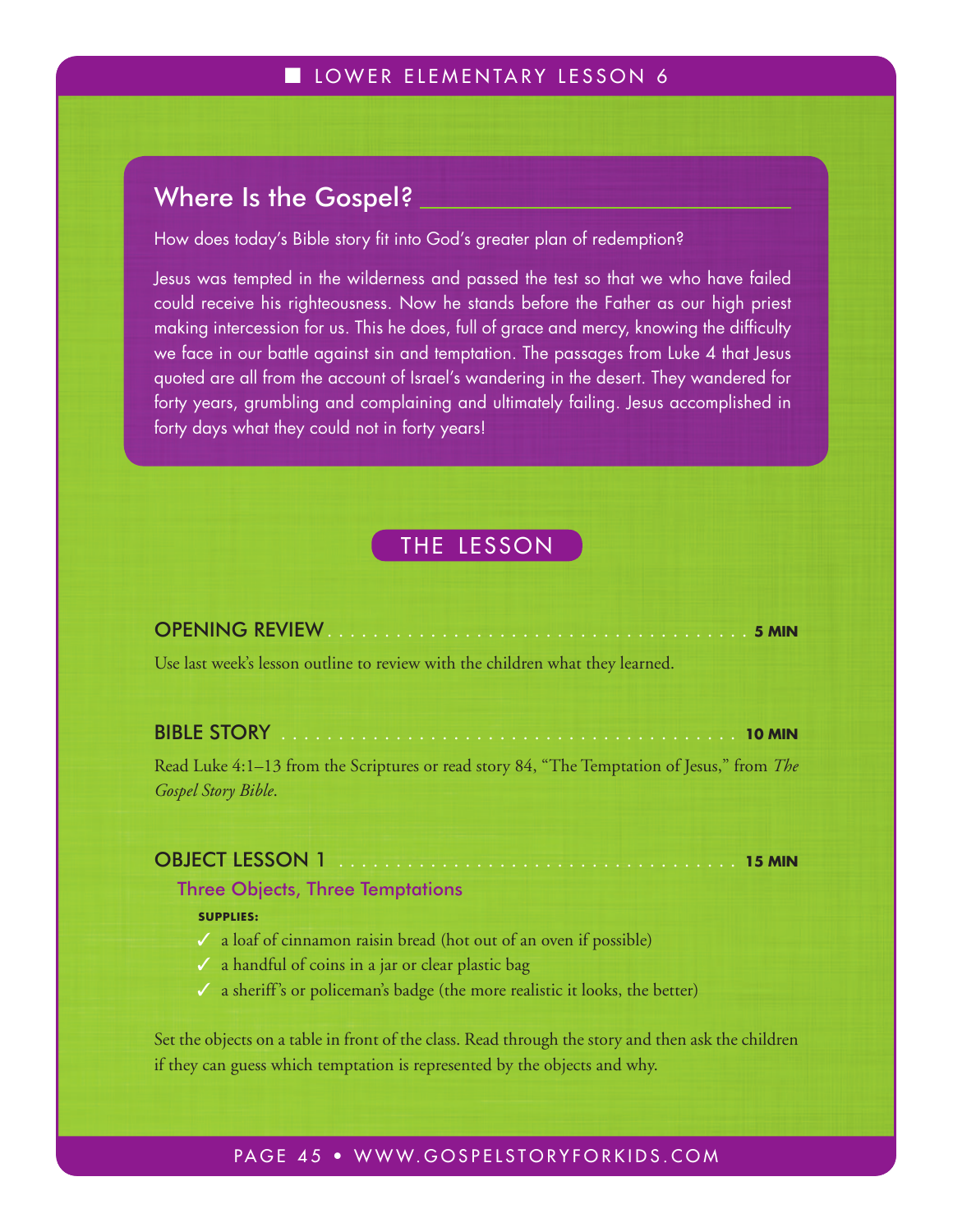Bread represents the temptation for food. In a larger way this represents all the good things we crave in life that we can love more than God: a nice house, a nice bike, clothes, or even something more abstract like control or ease.

Coins represent false worship. Jesus said we cannot serve both God and money. We will love the one and hate the other. Satan tried to trick Jesus into worshiping him by promising the wealth of the world. People who would normally not do something evil may do it if they get enough money. "For the love of money is a root of all kinds of evils" (1 Timothy 6:10). Jesus was offered the whole world yet could not be bought.

The badge represents power and authority. Satan tempted Jesus to demonstrate his power and authority. Pass the badge around. Ask the children what power it conveys. The Bible tells us that Jesus didn't strive for power but made himself nothing—he didn't need to prove himself to anyone (Philippians 2:6–7).

Ask the children which thing might tempt them the most. Ask them if any of them were tempted to try and snatch a piece of the bread. Then slice the bread and pray, thanking God for providing for our physical and spiritual needs. Hand it out to the class.

#### TEACHING/DISCUSSION .............................. **10 MIN**

Using the teaching points, teach through the lesson for today.

# OBJECT LESSON 2 ................................... **15 MIN**

#### Temptation Is All around You

#### **SUPPLIES:**

✓ a carton of milk

- $\checkmark$  a batch of mini chocolate chip cookies (You can use the cinnamon raisin bread from the previous object lesson in place of the cookies.)
- $\checkmark$  small paper cups and napkins

This activity is designed to help the children experience how desires can lead us to be tempted. (Be sure to check for any food allergies among the children and provide an alternative snack for this exercise if necessary.)

#### PAGE 46 • WWW.GOSPELSTORYFORKIDS.COM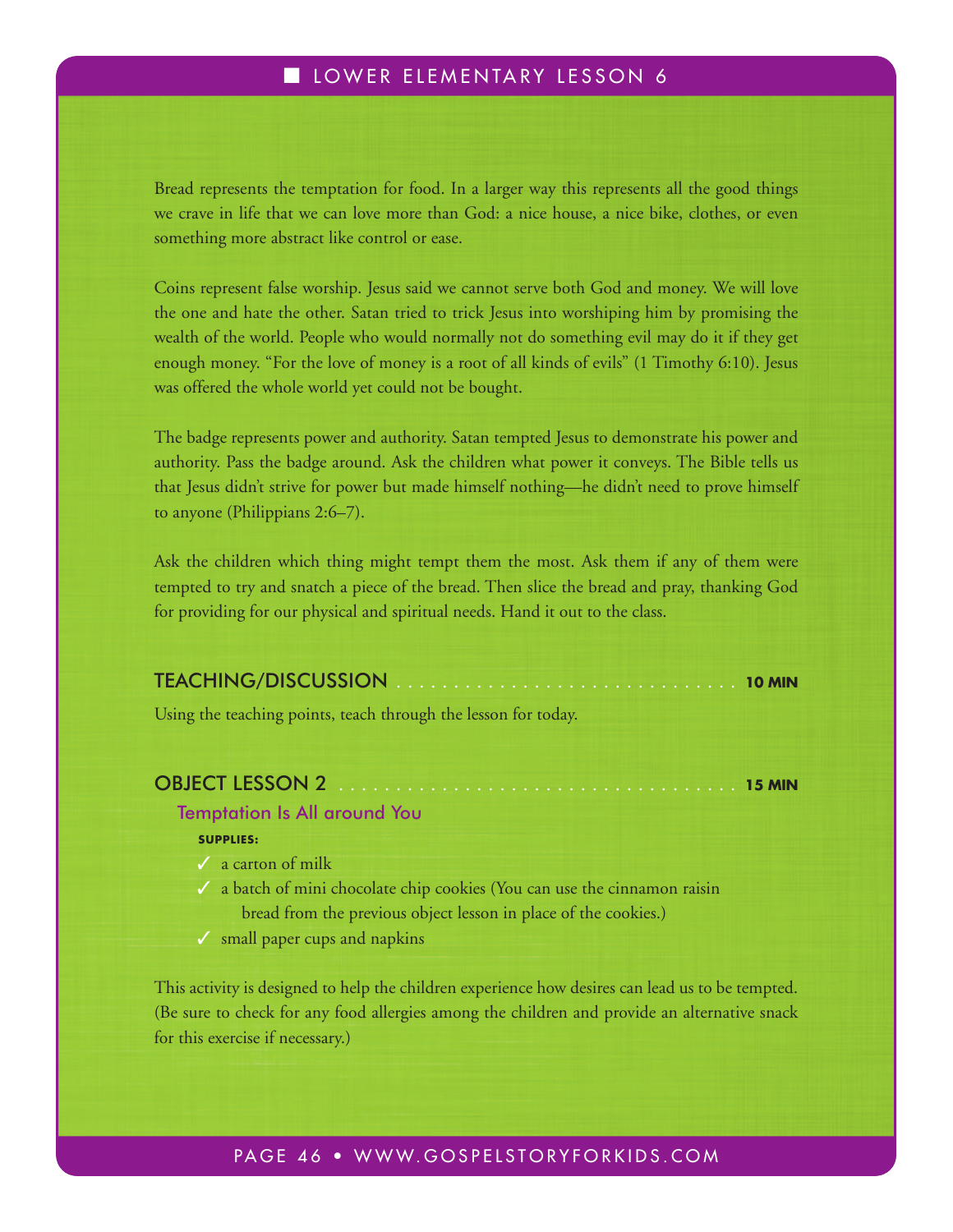Pour a glass of milk and hand it to a student. Ask her to tell you how tempted she is to drink the milk. Tell her to call out a number from one (least tempted) to ten (most tempted). Have her pass the glass to the next person who will do the same thing: call out a number.

After the glass of milk has gone around to every student, set it aside. Now give everyone a cookie on a napkin, but instruct them not to eat it. Go around the class again and have everyone give a number from one to ten to express how tempted they are to eat their cookie. After they report their number, give half the class permission to eat their cookie. Ask the other half if their level of temptation is getting higher. Ask them how they would feel if you asked them to now return their cookies to you. Give the rest of the class permission to eat their cookies.

Now pass the glass of milk again and ask them again to call out the number from one to ten to describe how badly they want a sip of milk. Have their levels of temptation gone up?

Explain to the class that temptation (a desire for something) does not need to be sinful. For example, it is OK to be tempted to eat a cookie, but not OK to eat your neighbor's cookie or steal a second one from the teacher.

Explain to the class that when we want something too much (more than God), we will obey those desires over God. In this case, stealing someone's cookie would be obeying our desire for another cookie over God's command not to steal.

■ What can we learn from Jesus' example about how to fight temptation? *(Use the Word of God to fight temptation.)*

Ask one of the children to pray that God would help the class fight temptation. End by offering all the children another glass of milk and another cookie. Talk to the children about the amazing way Jesus avoided the snares of the devil.

| SWORD BIBLE MEMORY <b>CONTROLL CONTROL</b> STATE STATE AND STATE AND STATE AND STATE AND STATE AND STATE AND STATE AND STATE AND STATE AND STATE AND STATE AND STATE AND STATE AND STATE AND STATE AND STATE AND STATE AND STATE AN |
|-------------------------------------------------------------------------------------------------------------------------------------------------------------------------------------------------------------------------------------|
| Take time during the class to review the SWORD Bible Memory verses with the class. Provide                                                                                                                                          |
| the opportunity for each child to recite the verses to an adult worker.                                                                                                                                                             |

#### PAGE 47 • WWW.GOSPELSTORYFORKIDS.COM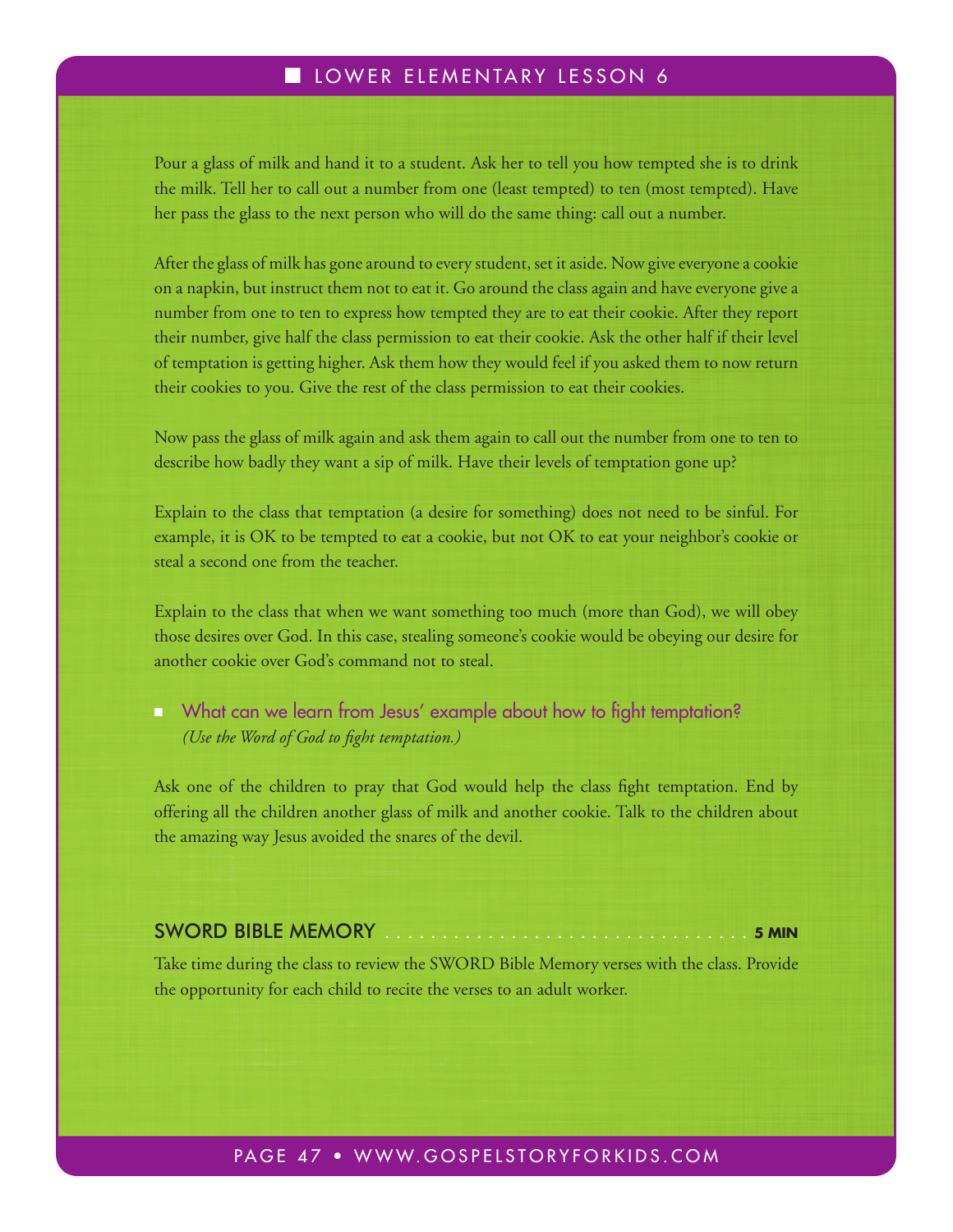| Color a Picture |  |  |  |  |  |  |  |
|-----------------|--|--|--|--|--|--|--|

#### **SUPPLIES:**

- ✓ coloring page for NT Lesson 6—one for each child
- ✓ markers or crayons

While the children are coloring, engage them by asking the following questions:

- In the picture, who is holding a rock in their hand? *(Satan is the one whose back is turned to us with the rock in his hand.)*
- What is Satan telling Jesus, who is very hungry, to do with the rocks? *(He is tempting Jesus to turn the rocks into bread so he would have something to eat. But Jesus didn't listen to him.)*
- Why did Satan try to tempt Jesus to obey his commands? *(If Jesus would even once obey the command of Satan, he would be following Satan's authority. Satan could never be over God, not even for one command.)*
- What kinds of things are you tempted to do that are wrong? *(Elicit that there are many ways we are tempted to not trust God. Note: Perhaps you could help by naming a few ways you think children might be tempted.)*

| CLOSING PRAYER <b>CLOSING PRAYER</b> |  |  |  |  |  |  |  |  |  |  |  |  |  |  |  |  |  |  |  |  |  |  |  |  |  |  |  |  |
|--------------------------------------|--|--|--|--|--|--|--|--|--|--|--|--|--|--|--|--|--|--|--|--|--|--|--|--|--|--|--|--|
|--------------------------------------|--|--|--|--|--|--|--|--|--|--|--|--|--|--|--|--|--|--|--|--|--|--|--|--|--|--|--|--|

Pick several children to pray prayers based on the day's Scripture passages.

|                            |  |  | <b>10 MIN</b> |
|----------------------------|--|--|---------------|
| <b>Bring on Temptation</b> |  |  |               |
| <b>SUPPLIES:</b>           |  |  |               |

- ✓ a twenty-dollar bill
- ✓ a chocolate bar
- ✓ two fake event tickets (could be tickets to a sporting event or a concert)
- ✓ an adult helper to play the role of the tempter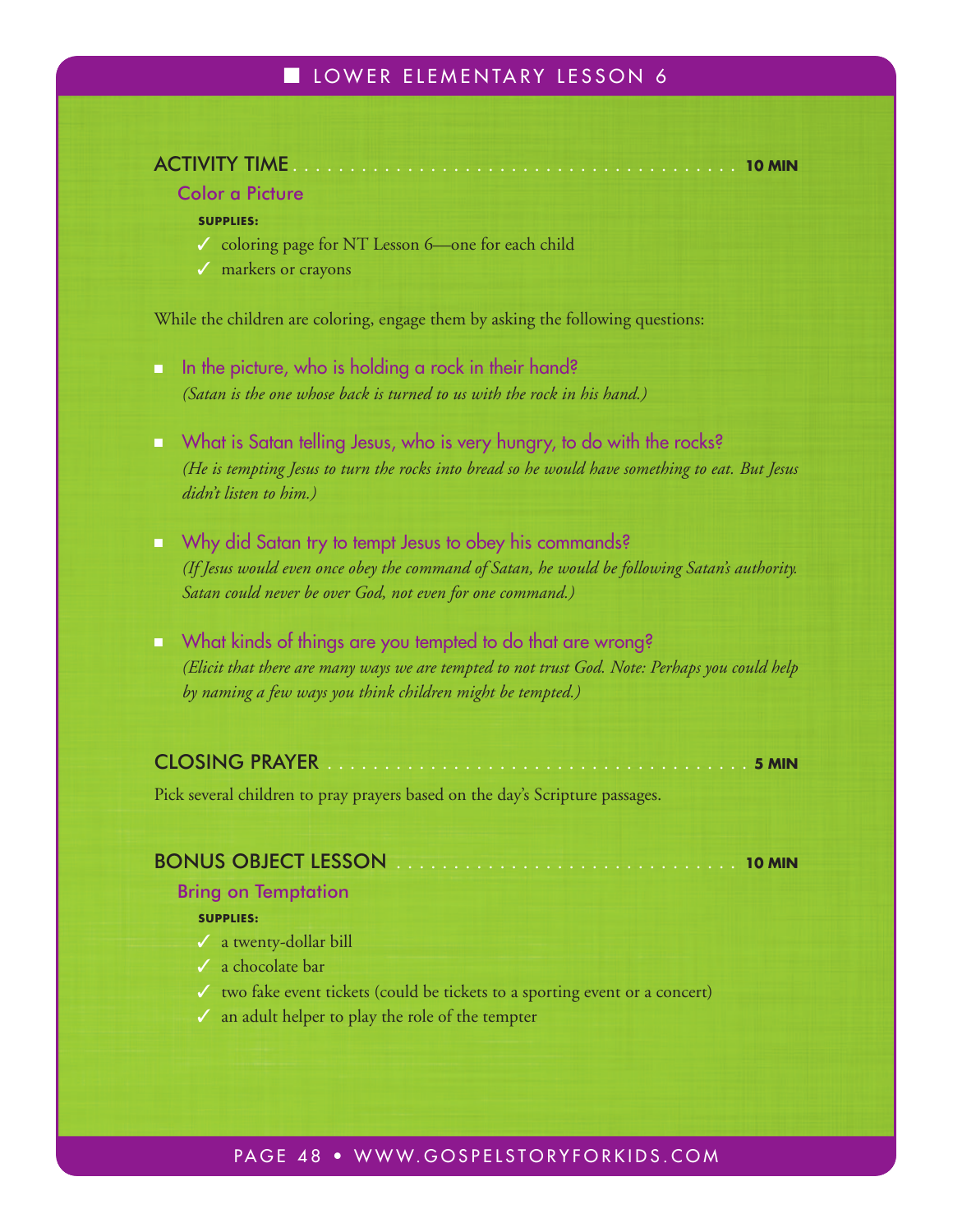In the middle of class at a prearranged time have your tempter knock on your door and try to tempt you to leave the children and go to some event (a sporting event or concert). You should say that you can't just leave the children but that you have to stay and teach the class.

Your tempter should explain that everyone else he has asked has told him they need to remain in church and he hates to go alone. At that point he should offer you the chocolate bar. Tell him that you can't just leave the children…or could you? Think out loud, pretending to be torn, but finally fight off the temptation and say no.

Finally your tempter should pull out the twenty-dollar bill and lay the temptation on thick by offering to give you the money. He might remind you of all the great food you could buy with it. In the end, refuse and send him on his way. Use this little skit to help stimulate conversation and how we can be tempted just like Jesus was. Ask the children to come up with ways your temptation was like Jesus' temptation. Ask them if they know any Bible verses you could have used in your defense. (They should suggest Deuteronomy 8:3, and if they don't, prompt them to consider it.)

End your time by helping them discover different ways they are tempted.

#### PAGE 49 • WWW.GOSPELSTORYFORKIDS.COM